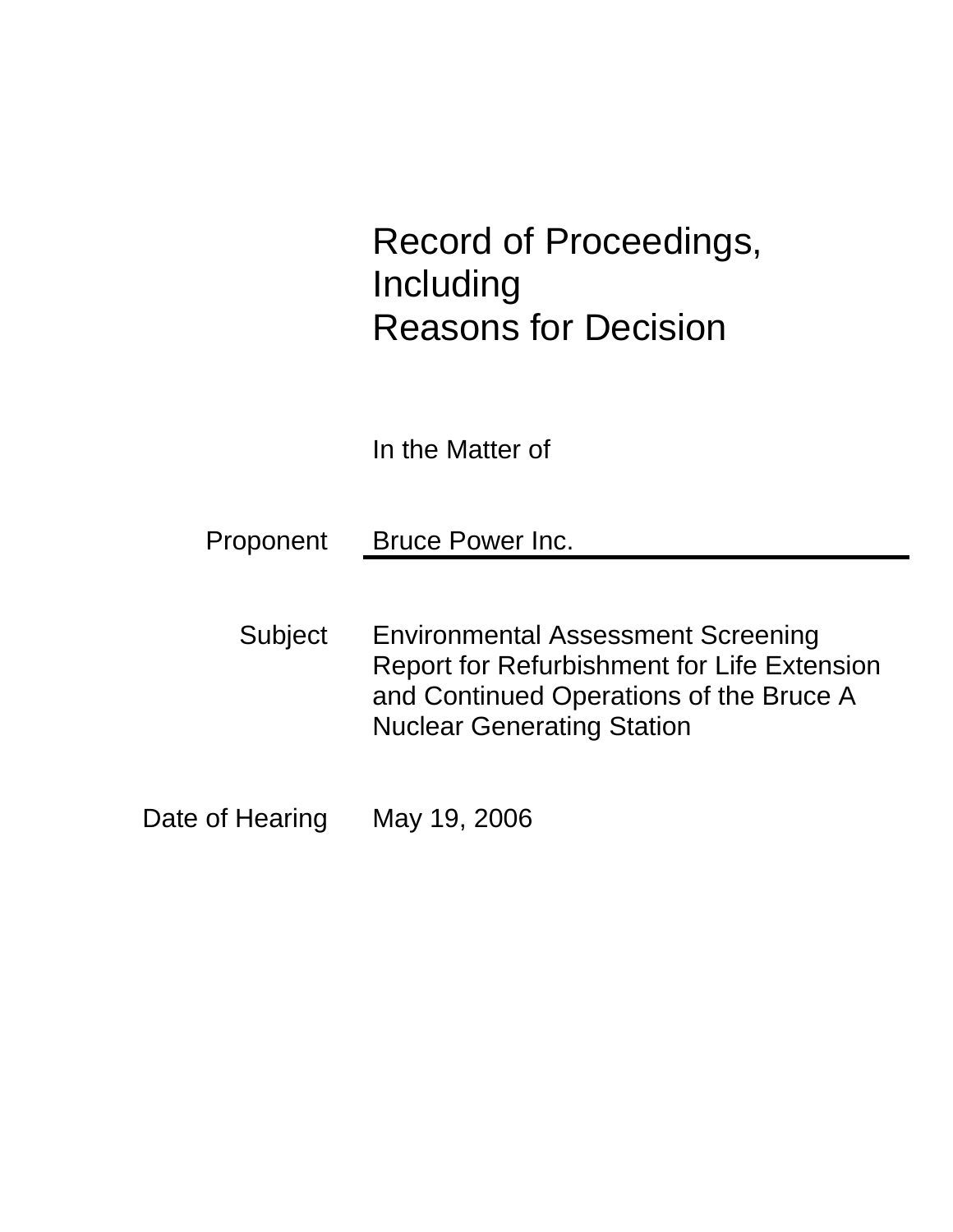# **RECORD OF PROCEEDINGS**

| Proponent:                                                           | Bruce Power Inc.                                                                                                                                                   |
|----------------------------------------------------------------------|--------------------------------------------------------------------------------------------------------------------------------------------------------------------|
| Address/Location:                                                    | P.O. Box 3000, B06 Tiverton, Ontario N0G 2T0                                                                                                                       |
| Purpose:                                                             | Environmental assessment Screening Report for the refurbishment<br>for life extension and continued operations of the Bruce A Nuclear<br><b>Generating Station</b> |
| $Date(s)$ of hearing:                                                | May 19, 2006                                                                                                                                                       |
| Location:                                                            | Canadian Nuclear Safety Commission (CNSC), Headquarters,<br>280 Slater St., 14th. Floor, Ottawa, Ontario                                                           |
| Members present:                                                     | A.R. Graham, presiding Member<br>C.R. Barnes<br>J.A. Dosman<br>M. J. McDill                                                                                        |
| Secretary:<br><b>Recording Secretary:</b><br><b>General Counsel:</b> | M.A. Leblanc<br>P. Bourassa<br>J. Lavoie                                                                                                                           |

| <b>Applicant Represented By</b>                       | <b>Document Number</b> |
|-------------------------------------------------------|------------------------|
| • D. Hawthorne, President and Chief Executive Officer | CMD 06-H12.1           |
| • A. Johnson, Executive Vice President, Project       | CMD 06-H12.1A          |
| • D. Moffett, Manager, Golder Associates              | CMD 06-H12.1B          |
| • J. Hilbig, Nuclear Safety Licensing Manager         |                        |
| <b>CNSC Staff</b>                                     | <b>Document Number</b> |
| $\bullet$ I. Grant                                    | CMD 06-H12             |
| $\bullet$ P. Thompson                                 | CMD 06-H12.A           |
| $\bullet$ G. Riverin                                  | CMD 06-H12.B           |
| $\bullet$ P. Webster                                  |                        |
| $\bullet$ S. Mihok                                    |                        |
| • V. Khotylev                                         |                        |
| <b>Intervenors</b>                                    |                        |
| • See Appendix $A$                                    |                        |

Date of Decision: May 19, 2006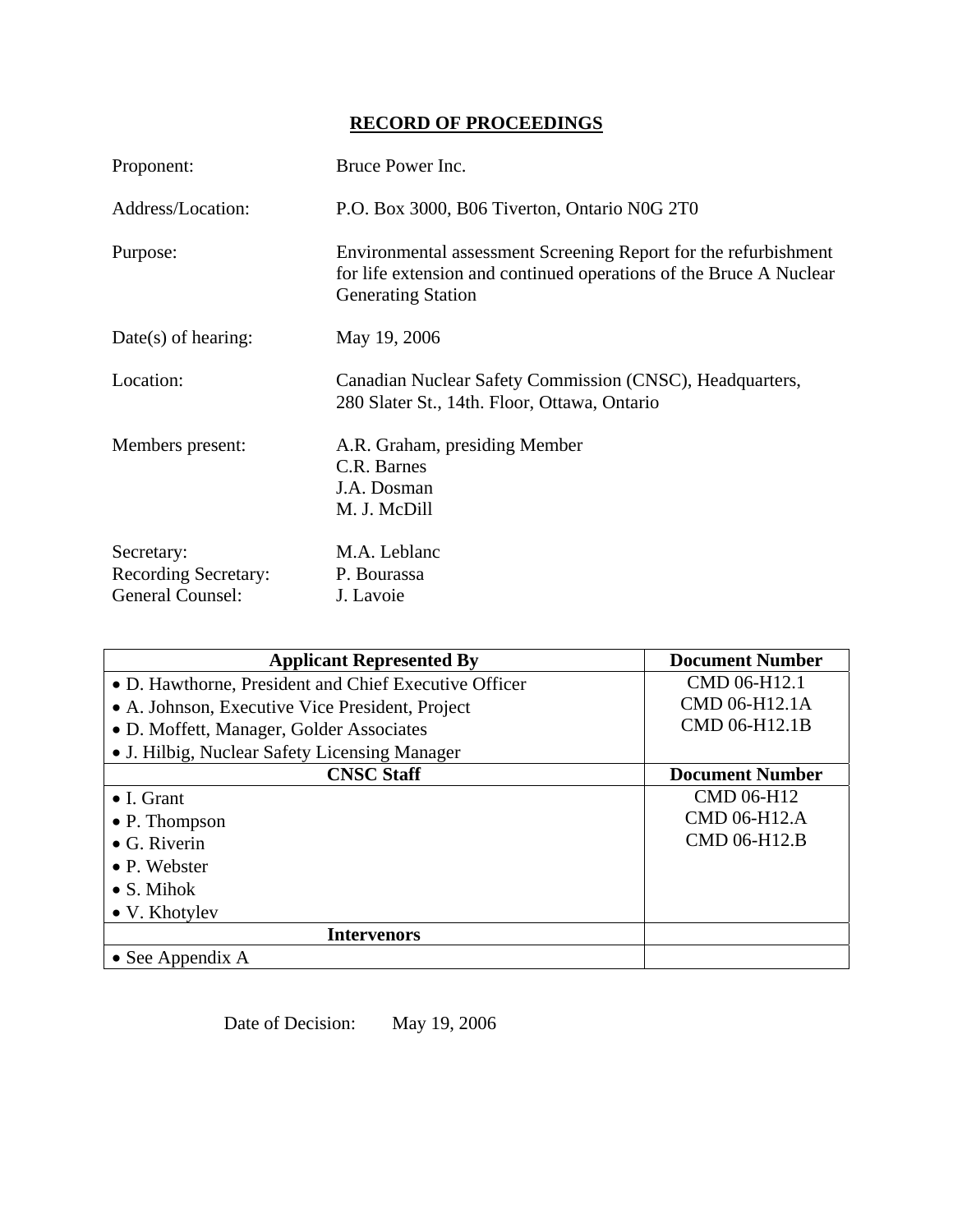### Table of Contents

| Conclusions on the Likelihood and Significance of Adverse Environmental Effects 13 |  |
|------------------------------------------------------------------------------------|--|
|                                                                                    |  |
|                                                                                    |  |
|                                                                                    |  |
|                                                                                    |  |
|                                                                                    |  |
|                                                                                    |  |
|                                                                                    |  |
|                                                                                    |  |
|                                                                                    |  |
|                                                                                    |  |
|                                                                                    |  |
|                                                                                    |  |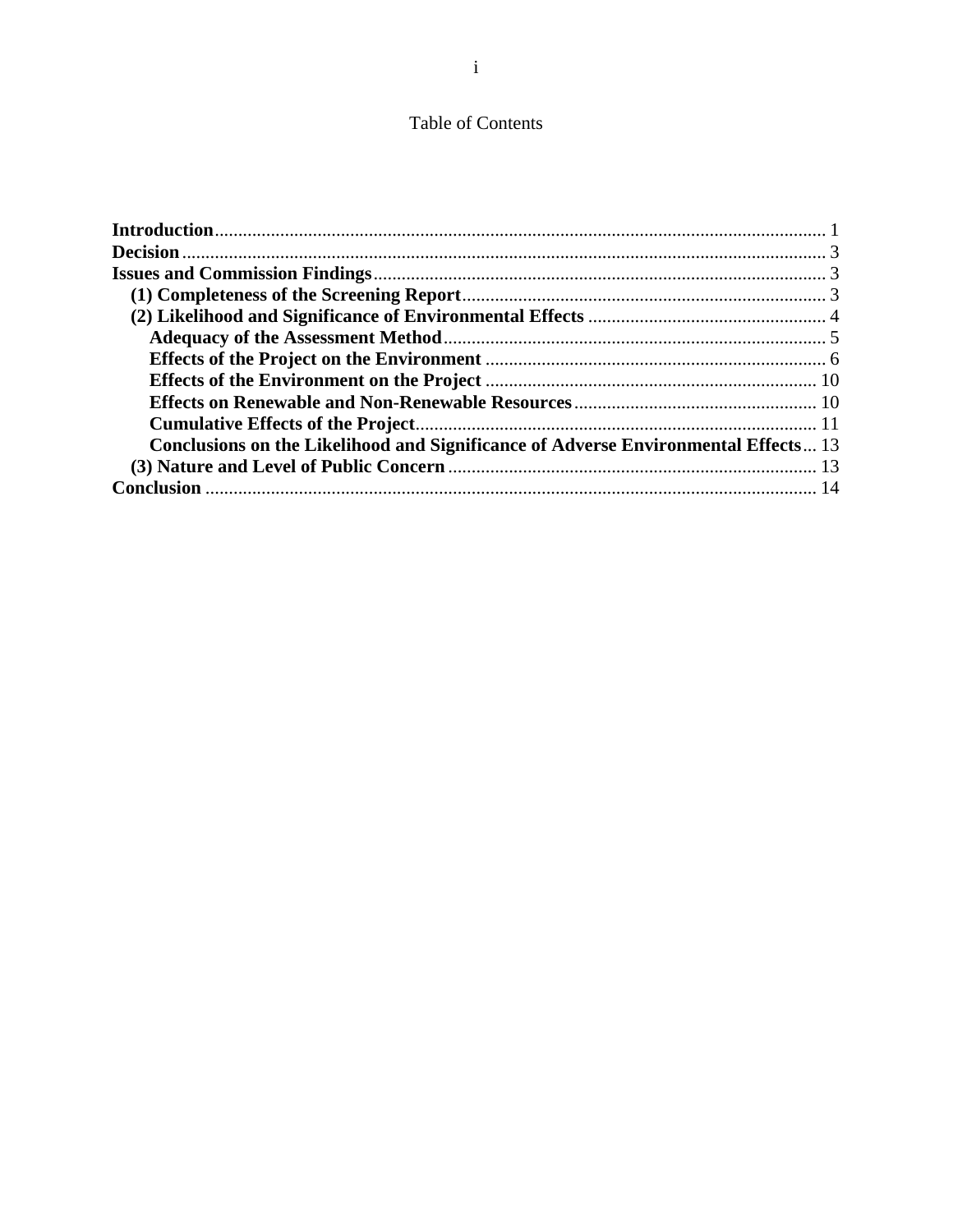#### **Introduction**

- 1. Bruce Power Inc. (Bruce Power) has submitted a letter of intent to the Canadian Nuclear Safety Commission ( $CNSC<sup>1</sup>$ ) to seek approval to return Units 1 and 2 of the Bruce A Nuclear Generating Station (NGS) to operational status. Bruce Power may also seek approval to refurbish the Bruce A NGS for operational life extension and use Low Void Reactivity Fuel in all four units. The Bruce A NGS is located in Kincardine, Ontario.
- 2. Units 1 and 2 at the Bruce A NGS were taken out of service in 1997 and 1995 respectively and are currently in a shutdown state. Units 3 and 4 are currently in operation and were the subject of an environmental assessment<sup>2</sup> approved by the Commission following a public hearing held on December 12, 2002.
- 3. The proposed project consists of the following elements:
	- activities required to refuel Bruce A Units 1 and 2;
	- activities required to allow Units 1 and 2 to be brought to operational status;
	- activities required to extend the planned operational life of Units 1 and 2 to allow continued generation of power for an extended period to the end of a potential Bruce Power lease in 2043;
	- activities required for the possible extended operational life of Units 3 and 4 and operation of these units through 2043; and
	- activities required for the potential use of Low Void Reactivity Fuel (New Fuel) in all four units at Bruce A.
- 4. Before the Commission can make a licensing decision on the proposed project pursuant to the *Nuclear Safety and Control Act*<sup>3</sup> (NSCA), the Commission must, in accordance with the requirements of the *Canadian Environmental Assessment Act*<sup>4</sup> (CEAA), make a decision on an Environmental Assessment (EA) screening of the proposal. This *Record of Proceedings* describes the Commission's consideration of the EA Screening Report (Screening Report) and its reasons for decisions on the results. The Commission is the sole responsible authority for the  $EA<sup>5</sup>$ .

 $\overline{a}$ <sup>1</sup> In this *Record of Proceedings, the Canadian Nuclear Safety Commission* is referred to as the "CNSC" when referring to the organization and its staff in general, and as the "Commission" when referring to the tribunal component.

<sup>2</sup> *Record of Proceedings, Including Reasons for Decision*, in the matter of Bruce Power Inc., Environmental Assessment Screening Report for the Return to Service of Units 3 & 4 of the Bruce Nuclear Generating Station (NGS) 'A', dated January 6, 2003

 $3^{3}$  S.C. 1997, c. 9.

<sup>&</sup>lt;sup>4</sup> S.C. 1992, c. 37.

<sup>&</sup>lt;sup>5</sup> Responsible Authority in relation to an EA is determined in accordance with subsection  $11(1)$  of the CEAA.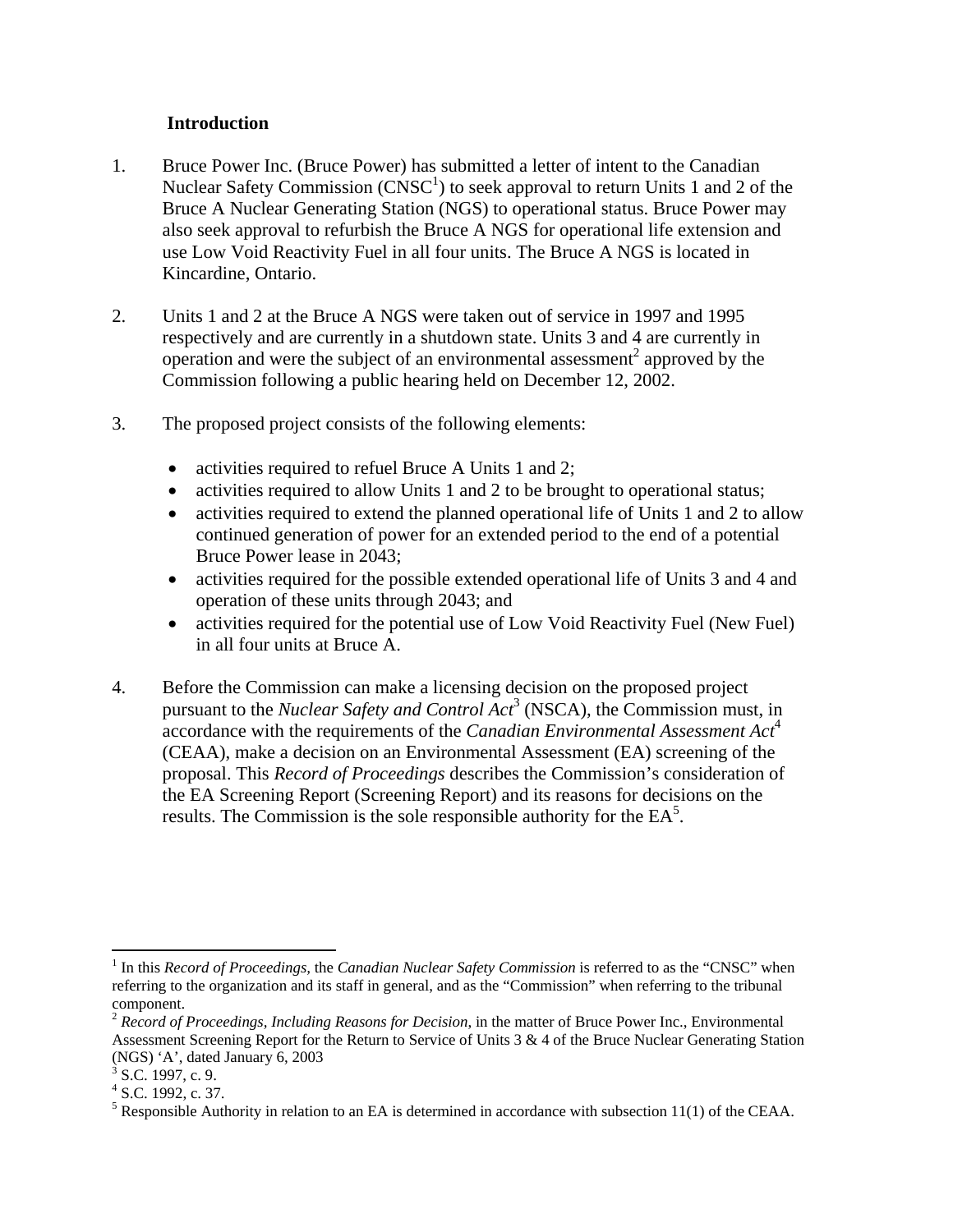- 5. Following a public hearing held on May 19, 2005, the Commission approved the *Environmental Assessment Guidelines*<sup>6</sup> (EA Guidelines) for the screening assessment. The EA Guidelines define the scope of the project and assessment to be carried out. The EA Guidelines were used by CNSC staff in delegating, pursuant to section 17 of the CEAA, the preparation of an EA Study Report to Bruce Power. The EA Study Report was then used by CNSC staff in the preparation of the required Screening Report.
- 6. Expert federal authorities and various stakeholders, including the public, were provided opportunities to comment on the EA Guidelines and on the draft Screening Report. The Screening Report and CNSC staff's disposition of comments from stakeholders and federal authorities are attached as Appendix A to CMD 06-H12.

#### Issues

- 7. In considering the Screening Report, the Commission was required to decide:
	- a) whether the Screening Report is complete;
	- b) whether the project, taking into account the mitigation measures identified in the Screening Report, is likely to cause significant adverse environmental effects;
	- c) whether the project will be referred to the federal Minister of the Environment for referral to a review panel or mediator (i.e., pursuant to paragraph  $20(1)(c)$ ) of the CEAA); and
	- d) whether the Commission will proceed with its consideration of the application for a licence amendment under the *Nuclear Safety and Control Act*<sup>7</sup> (NSCA) (i.e., consistent with paragraph  $20(1)(a)$  of the CEAA).

#### **Hearing**

8. The Commission, in making its decision on the above issues, considered information presented for a public hearing held on May 19, 2006 in Ottawa, Ontario. The public hearing was conducted in accordance with the Commission's process for considering matters pursuant to the CEAA and the *Canadian Nuclear Safety Commission Rules of Procedure*<sup>8</sup>. During the public hearing, the Commission received written submissions and heard oral presentations from Bruce Power (CMD 06-H12.1 and 06-H12.1A),

 $\overline{a}$ 

<sup>6</sup> *Record of Proceedings, Including Reasons for Decision*, in the matter of Bruce Power Inc., Environmental Assessment Guidelines for the Proposed Refurbishment for Life Extension and Continued Operation of the Bruce A Nuclear Generating Station, dated July 14, 2005.

 $<sup>7</sup>$  S.C. 1997, c. 9.</sup>

 $8$  S.O.R./2000-211.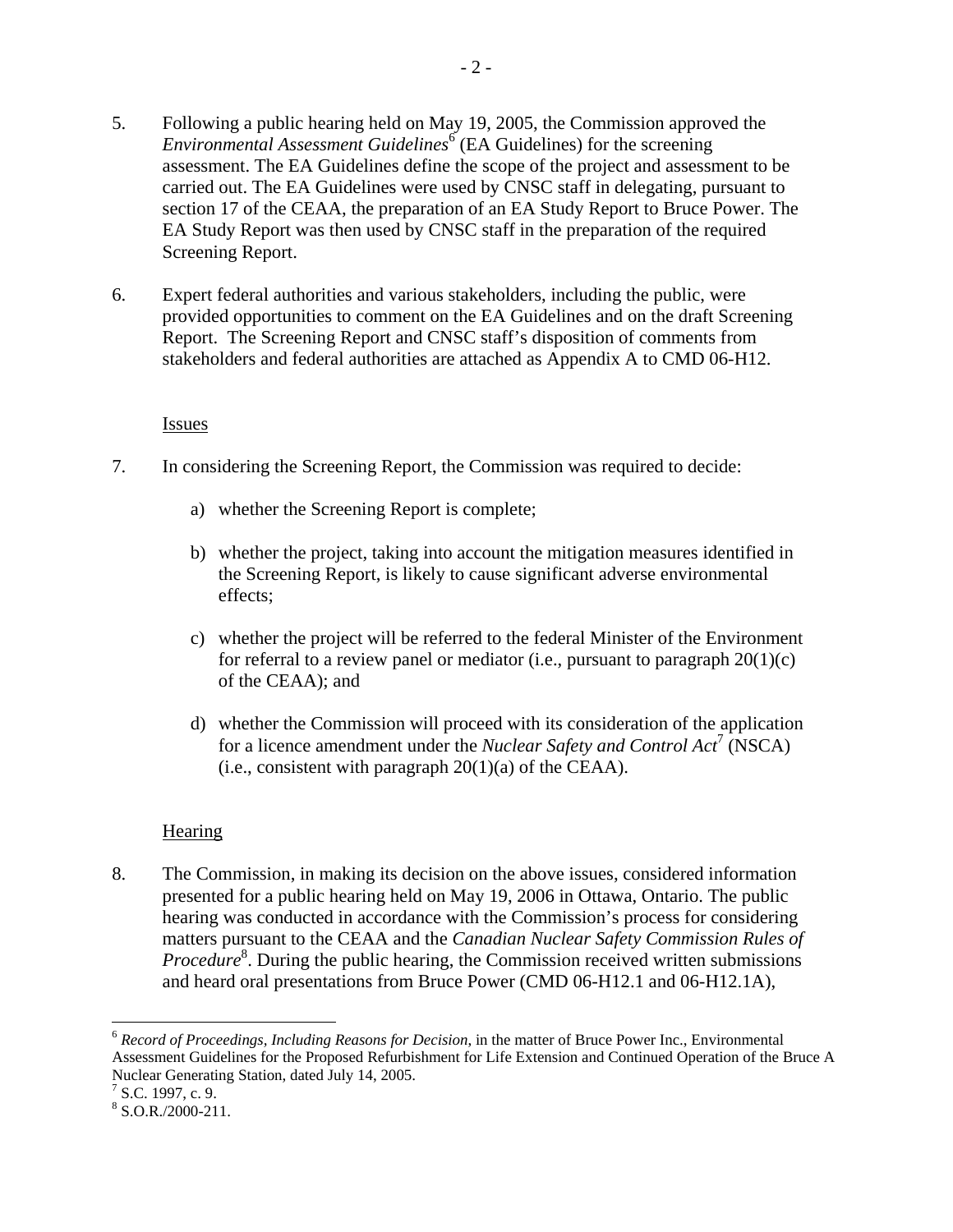CNSC staff (CMD 06-H12, 06-H12.A and 06-H12.B) and from intervenors as listed in Appendix A of this *Record of Proceedings*.

#### **Decision**

- 9. Based on its consideration of the matter, as described in more detail in this *Record of Proceedings,* the Commission decides that:
	- a) the Environmental Assessment Screening Report, appended to CMD 06- H12 and as corrected in CMD 06-H12.A, is complete; that is, the scope of the project and assessment were appropriately determined in accordance with sections 15 and 16 of the *Canadian Environmental Assessment Act*, and all of the required assessment factors were addressed during the assessment;
	- b) the Commission will not refer the project to the federal Minister of the Environment for her referral to a federal review panel or mediator;
	- c) the project, taking into account the mitigation measures identified in the Environmental Assessment Screening Report, is not likely to cause significant adverse environmental effects; and
	- d) consistent with paragraph 20(1)(a) of the *Canadian Environmental Assessment Act*, the Commission will proceed to consider the application for licence amendment under the provisions of the *Nuclear Safety and Control Act*.

#### **Issues and Commission Findings**

10. The Commission addressed the four issues identified in paragraph 7 above under three main headings: (1) the completeness of the Screening Report, (2) the likelihood and significance of the environmental effects, and (3) the nature and level of public concern. The Commission's findings in each of these areas are summarized below.

#### **(1) Completeness of the Screening Report**

- 11. In its consideration of the completeness of the Screening Report, the Commission considered whether the assessment had adequately addressed an appropriately defined scope of project and assessment factors.
- 12. CNSC staff reported that it established EA Guidelines, including statements of project scope and scope of the assessment factors as required by sections 15 and 16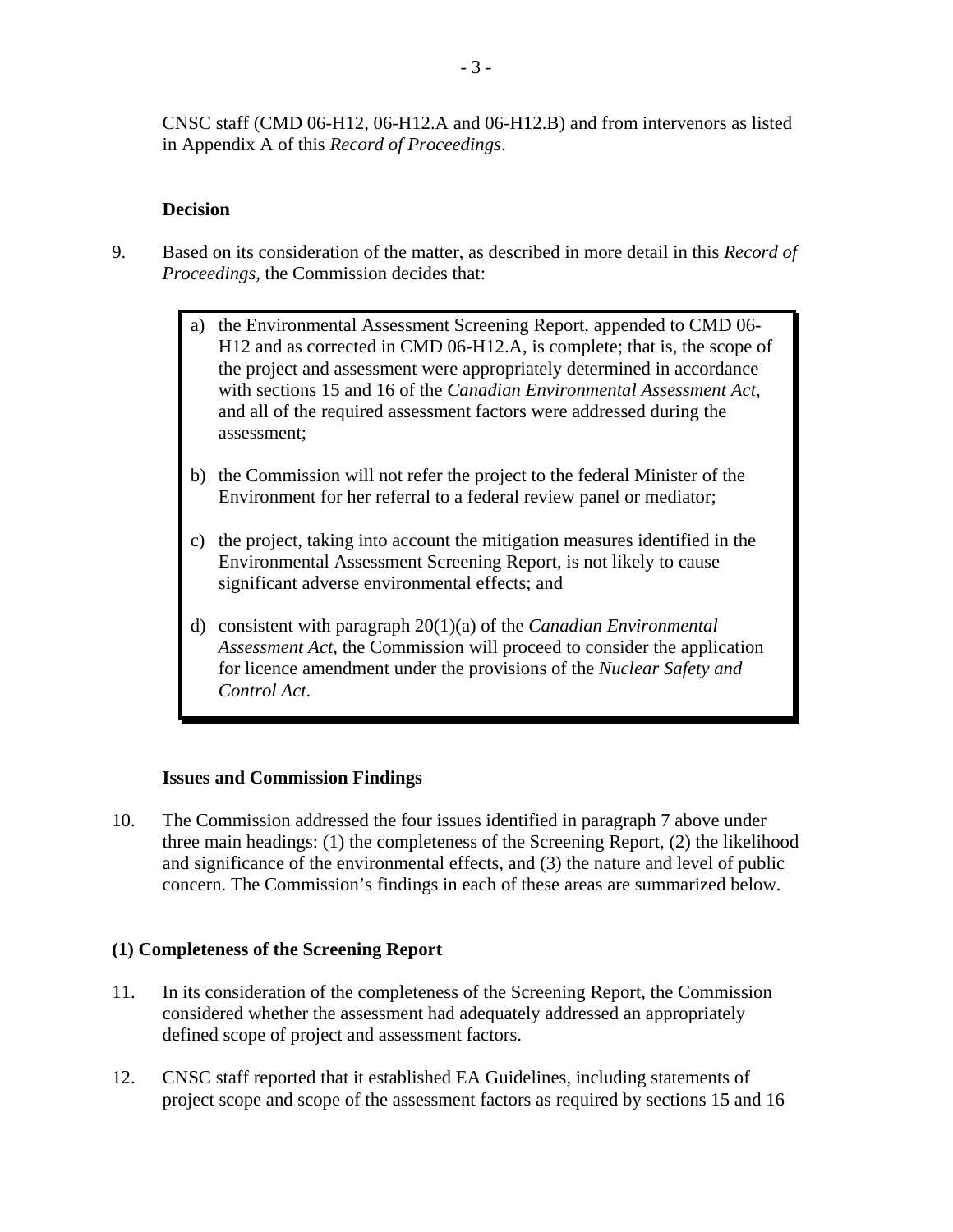of the CEAA. CNSC staff stated that, in its opinion, the Screening Report contains information on the full scope of the project and for all of the factors required for a screening EA under section 16 of the CEAA and as set out in the EA Guidelines, approved by the Commission on May 19, 2005.

- 13. In this respect, CNSC staff noted that the Screening Report contains background information about the proposed project, a description of the project and the existing environment, the results of the environmental assessment technical studies, recommendation on mitigation measures, recommendations regarding the follow-up program, and CNSC staff conclusions on the result of the environmental assessment.
- 14. CNSC staff further reported that, pursuant to the CEAA *Federal Coordination*  Regulations<sup>9</sup>, the following Federal Authorities were identified for the purpose of providing expert assistance during the EA: Health Canada, Environment Canada, Natural Resources Canada and the Department of Fisheries and Oceans. The Department of Indian Affairs and Northern Development indicated that it did not have a role in the EA, but suggested that First Nations located in the project area be consulted during the process. The Ontario Ministry of the Environment and Emergency Management Ontario of the Ministry of Community Safety and Correctional Services were also consulted.
- 15. The Commission sought assurances that the scope of the EA included all activities associated with the management of the waste generated by the proposed project and the transportation of waste to the Western Waste Management Facility. CNSC staff confirmed that these activities were included in the scope of the EA.
- 16. Based on the information received, the Commission is satisfied that the EA and resulting Screening Report are complete and that no additional factors need be added to that scope.
- 17. The Commission concludes that it is able to proceed, based on the information contained in the Screening Report, to its consideration of the likelihood and significance of the environmental effects of the project, the adequacy of the proposed impact mitigation measures, and the public concerns about the project.

#### **(2) Likelihood and Significance of Environmental Effects**

 $\overline{a}$ 

18. This section contains the Commission's findings with respect to whether the project, taking into account the identified mitigation measures, is likely to cause significant adverse environmental effects. In examining this question, the Commission first considered the adequacy of the study methods used to identify and evaluate the potential environmental effects, followed by a consideration of the predicted effects on the relevant components of the environment.

<sup>9</sup> *Regulations Respecting the Coordination by Federal Authorities of Environmental Assessment Procedures and Requirements*, S.O.R./97-181.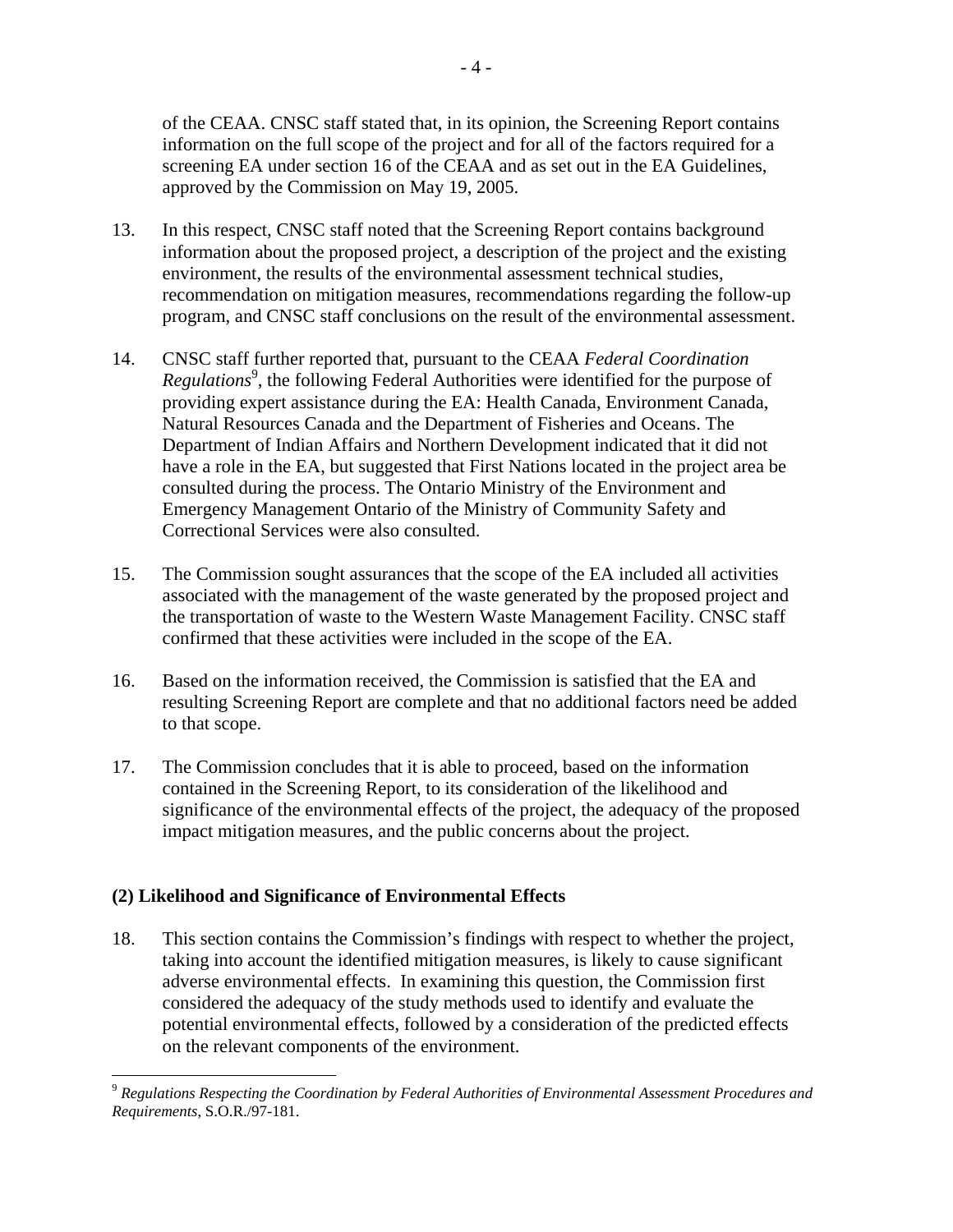#### **Adequacy of the Assessment Method**

- 19. With respect to the assessment methods, CNSC staff reported that the assessment was conducted in accordance with the methods for technical study and stakeholder consultation specified in the EA Guidelines.
- 20. CNSC staff noted that Bruce Power prepared a draft EA Study Report (EASR) in response to the EA Guidelines and the delegation of the technical studies for the assessment. The identified Federal Authorities provided expert technical review on the draft EASR. The finalized EASR was used by CNSC staff to prepare the draft Screening Report. CNSC staff sought stakeholder and First Nations comment as well as Federal Authority review on the draft Screening Report. CNSC staff finalized the Screening Report, taking into consideration the comments received, before submitting it to the Commission for approval.
- 21. In its submission, CNSC staff outlined the methodology used in the assessment of the direct and indirect effects of the project on the environment, noting that it was carried out in a step-wise manner. The EA involved a progressive identification, screening and assessment of significance of potential interactions between the 17 project works and activities (under both normal and accident conditions) and the nine components of the environment. The components were radiation and radioactivity; surface water resources; aquatic environment; atmospheric environment; geology, hydrogeology and seismicity; terrestrial environment; socio-economic conditions; land resources; and cultural heritage and aboriginal interests.
- 22. CNSC staff stated that the EA also included an examination of the potential effects of the environment on the project, the effects on renewable and non-renewable resources, the cumulative effects with other projects in the area, and the need for follow-up activities.
- 23. With respect to stakeholder consultation, CNSC staff outlined the extent of the community, stakeholder, First Nations, and government consultations conducted throughout the EA process. Information on the draft EA Guidelines and draft Screening Report was available through the Canadian Environmental Assessment Registry and on the CNSC web site. Copies of the draft Screening Report were also sent to interested parties and available at libraries in the local study area. Letters were also sent to the First Nations. CNSC staff reported on the CNSC-led open house held to assist the public in preparing comments on the Screening Report.
- 24. CNSC staff noted that Bruce Power carried out associated outreach activities that included all residents and businesses within a 50 kilometer radius of the Bruce Power site as well as any other stakeholder who expressed an interest in the EA. Bruce Power also described the contents of its web site, updated weekly, where interested parties can find detailed project descriptions and information on the associated EA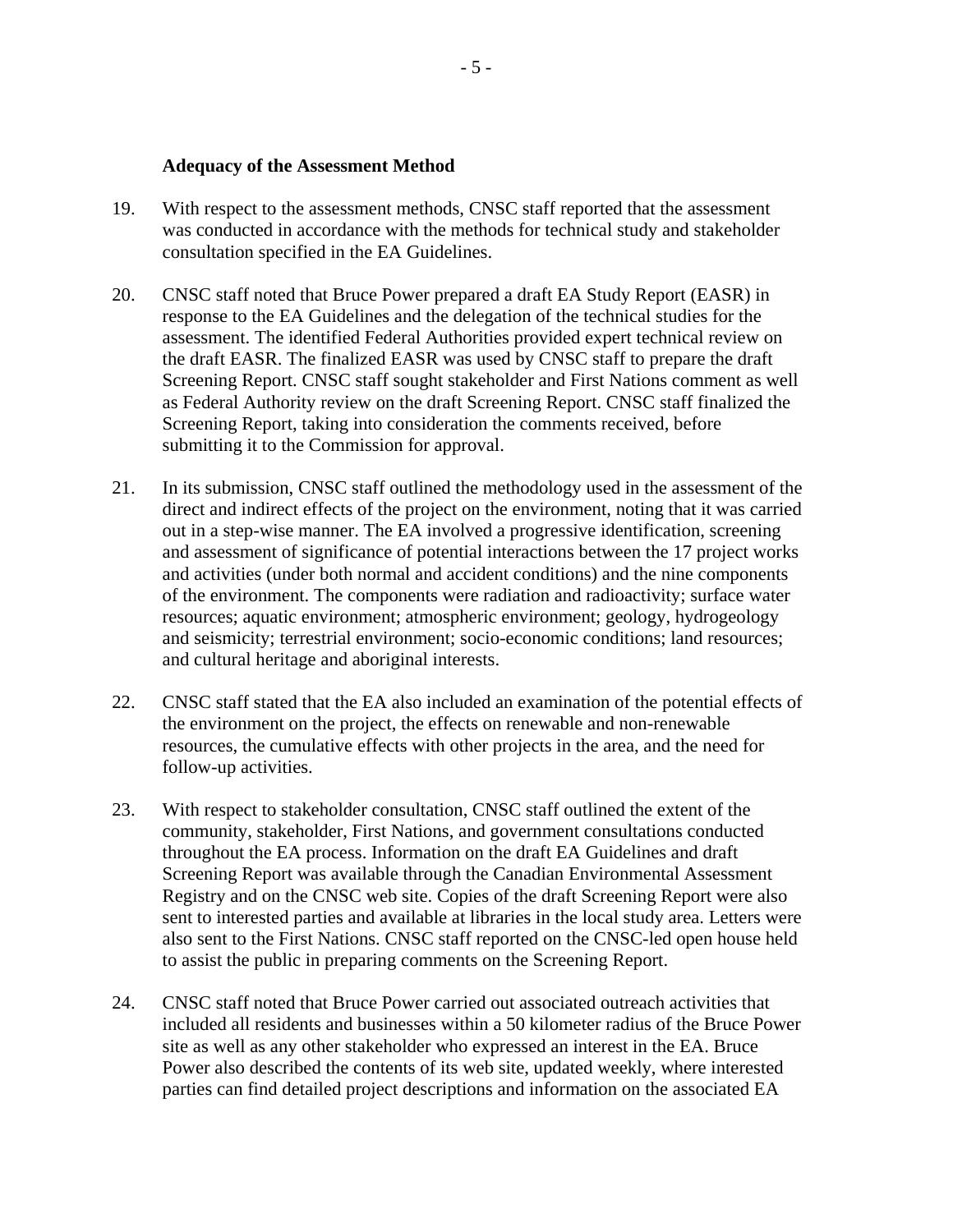process.

- 25. Several intervenors, including representatives of local municipalities and workers' unions, attested to the adequacy of the communication and consultation performed during the EA process.
- 26. Considering the level of participation from the First Nations in past EAs conducted on other Bruce Power projects, the Commission sought further information on the approach taken to consult with the local First Nations. CNSC staff noted that First Nations involvement in the EA was solicited but no responses had been received. Bruce Power expressed the view that it has a very active consultation and communication relationship with the First Nations in the area of the Bruce site and thus did not consider the lack of comments on this EA as a sign of ineffective consultation.
- 27. The Commission is satisfied that the methods used to consult during the EA, including opportunities to comment and review the Screening Report, were acceptable and provided a suitable basis for the Commission to evaluate the public concerns about the project. The Commission's findings on the public concerns are discussed further in the section below entitled Nature and Level of Public Concern.
- 28. Based on its review of the Screening Report and the above information, the Commission concludes that the EA methods were acceptable and appropriate, and that the Screening Report is complete and compliant with the requirements of the CEAA.

#### **Effects of the Project on the Environment**

#### *Refurbishment and Operation Activities*

- 29. Based on the initial screening of issues, CNSC staff reported that, with the exception of malfunctions and accidents, 78 interactions for the refurbishment phase and 99 for the operations phase were identified as potentially interacting with or affecting the environmental components. Following further assessment of these interactions using established criteria and professional judgment, 109 interactions were determined to result in a likely measurable change on the environment and were advanced for a detailed assessment of likely effects.
- 30. CNSC staff identified mitigation measures to eliminate, reduce or control the effects of the 109 interactions on the environment. In this regard, CNSC staff noted that numerous features and operation practices are already in place at the Bruce A NGS to mitigate environmental effects. As a result of the consideration of the mitigation measures, 17 of the 109 interactions remained as having residual adverse effects on the following environmental components: radiation and radioactivity, aquatic environment, atmospheric environment, and socio-economic conditions. These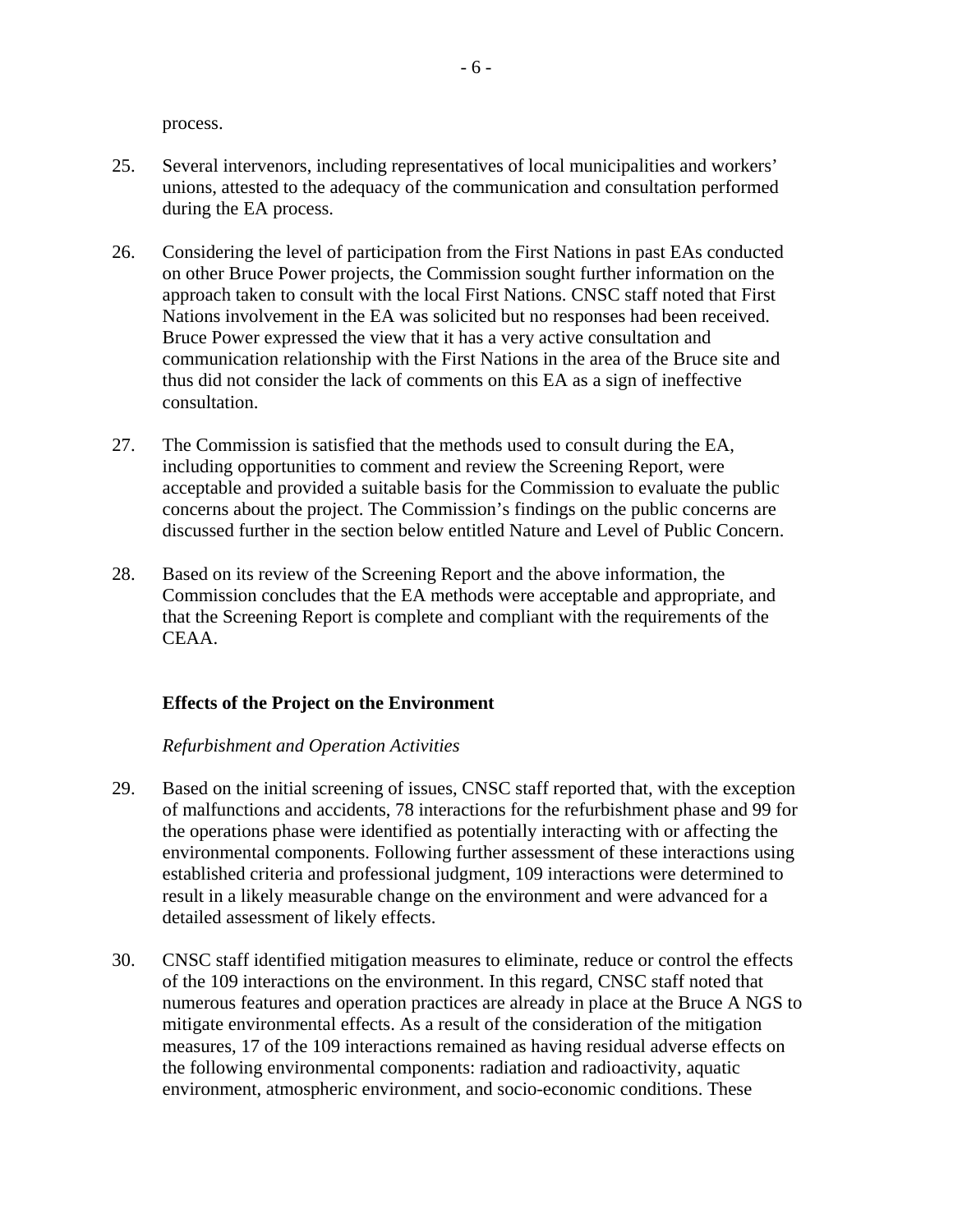interactions were further assessed for their significance, taking into consideration the magnitude, geographic extent, timing and duration, frequency, degree of reversibility, and probability of the effects. The results of this assessment are discussed in the following paragraphs.

#### Radiation and Radioactivity

- 31. CNSC staff determined that the average individual radiation doses to workers were expected to increase during the refurbishment phase. However, CNSC staff concluded that the effect was not significant on the basis of the moderate magnitude and frequency of the radiation exposure and on the basis of the low geographic extent, timing and duration affecting only Nuclear Energy Workers during refurbishment and restart initiation actions.
- 32. The Commission sought further information on the protection of workers to radiation exposure during the refurbishment. In response, Bruce Power assured the Commission that the entire project will be managed according to the ALARA (As Low As Reasonably Achievable) principle. Thus appropriate planning and training, remote execution of activities and providing adequate shielding would ensure that time, distance and shielding principles would be respected. Bruce Power also noted that operational units will be segregated from the construction area by the erection of barriers. CNSC staff stated its satisfaction with the proposed controls to keep worker exposure to radiation to a minimum, in addition to existing mitigation measures already in place at the Bruce NGS A.

#### Aquatic Environment

- 33. CNSC staff examined the residual effects of entrainment, impingement, and thermal effects on the aquatic biota during the operation phase. Based on the criteria for assessing significance of the effects, CNSC staff determined that the residual adverse environmental effects were not significant.
- 34. The Commission sought further information with respect to the impact of additional thermal load as a result of the restart of Units 1 and 2 and the use of the New Fuel. In response, CNSC staff noted that the technical studies supporting the EA Screening Report included the modelling of thermal plumes and temperature effects on specific sensitive locations in the environment, including on the lake whitefish. The results of the modelling demonstrated that there are likely no significant adverse effects on the fish, including Lake Whitefish. However, CNSC staff noted that on-going monitoring in this respect would be included in a follow-up program.
- 35. With reference to the follow-up program for the restart of Units 3 and 4 of the Bruce A NGS, the Commission inquired as to the status of research carried to quantify the assessment of the impact of contaminants on the whitefish in Lake Huron. CNSC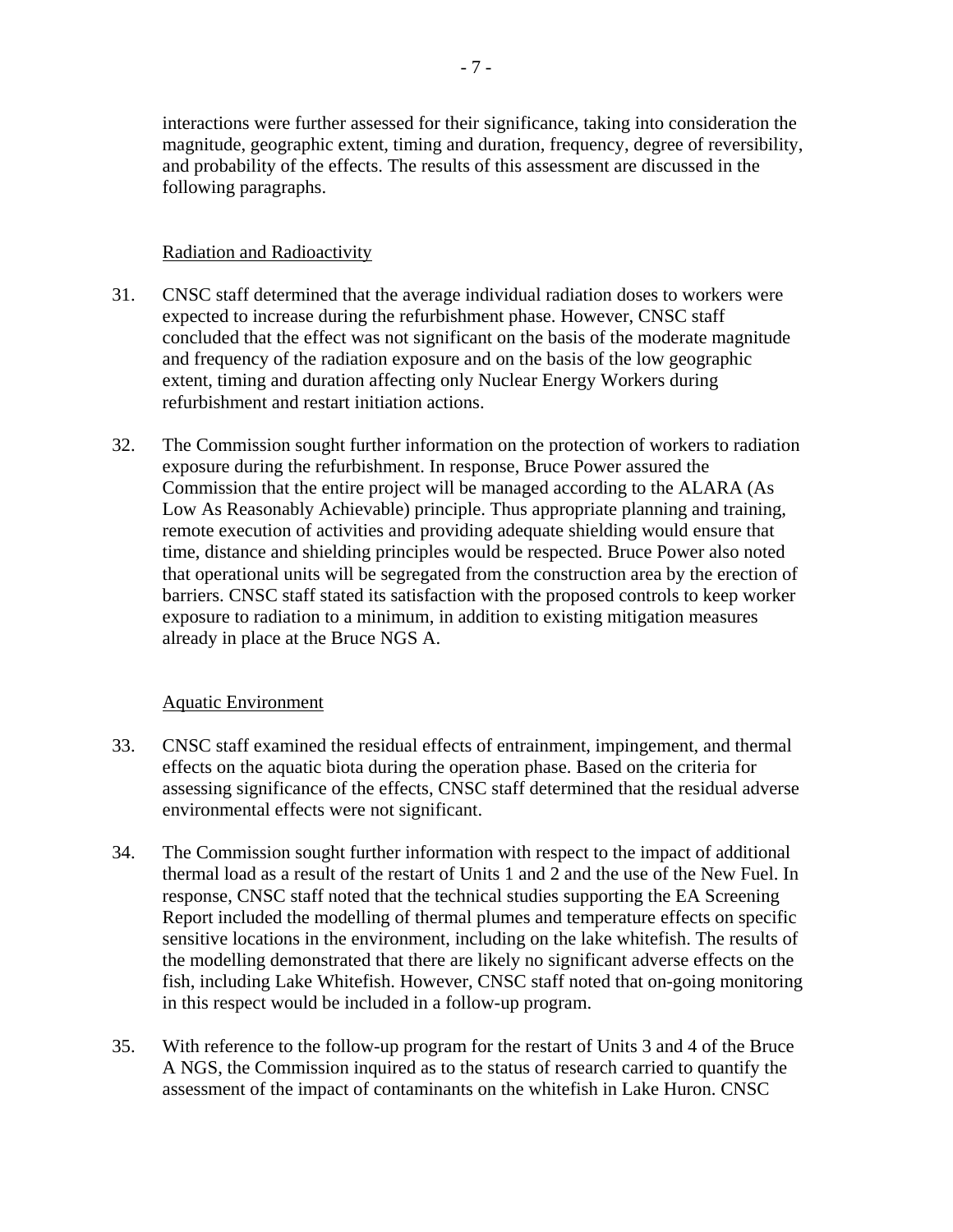staff described the research carried out over the last several years with the active participation of CNSC staff and various stakeholders, including the First Nations. CNSC staff noted it was satisfied with the results of the research that confirmed the conclusions of the previous EA on the restart of Units 3 and 4. Considering the satisfactory fulfillment of CNSC requirements on this matter, CNSC staff noted that from now on, it is only involved in monitoring the on-going studies that are carried out by Bruce Power and other interested stakeholders.

#### Atmospheric Environment

- 36. The residual adverse effects on air quality were assessed for both the refurbishment and operation phases. CNSC staff determined that the residual adverse environmental effects were not significant.
- 37. The Commission considered the appropriateness of the associated monitoring programs as described in the Follow-up Program. Consideration on this issue is found in paragraph 70 below.

#### Socio-economic Conditions

- 38. CNSC staff examined the residual effects of increased competition for temporary accommodations on the tourism industry and the Inverhuron Provincial Park, and increased community service requirements due to increased workforce during the refurbishment. Based on the criteria for assessing the significance of the effects, CNSC staff determined that the residual adverse effects on the population and economic base, and on the community services were not significant.
- 39. Several intervenors, including the Municipality of Kincardine and the Town of Saugeen Shores, in their interventions, expressed the view that the proposed project is perceived as having a positive impact on the community.
- 40. Overall, the assessment did not identify likely significant adverse effects as a result of the project during the Refurbishment Phase or Operations Phase including as a result of malfunctions and accidents. The possible effects of the project on human health were considered and no significant adverse effects on the health and wellbeing of Bruce A workers or the public, including First Nations, were identified.

#### Other Considerations

41. With respect to the proposed use of new fuel, the Commission sought further information on the potential of dysprosium oxide to have a new impact on the environment. CNSC staff explained that the substance was subject to the *New*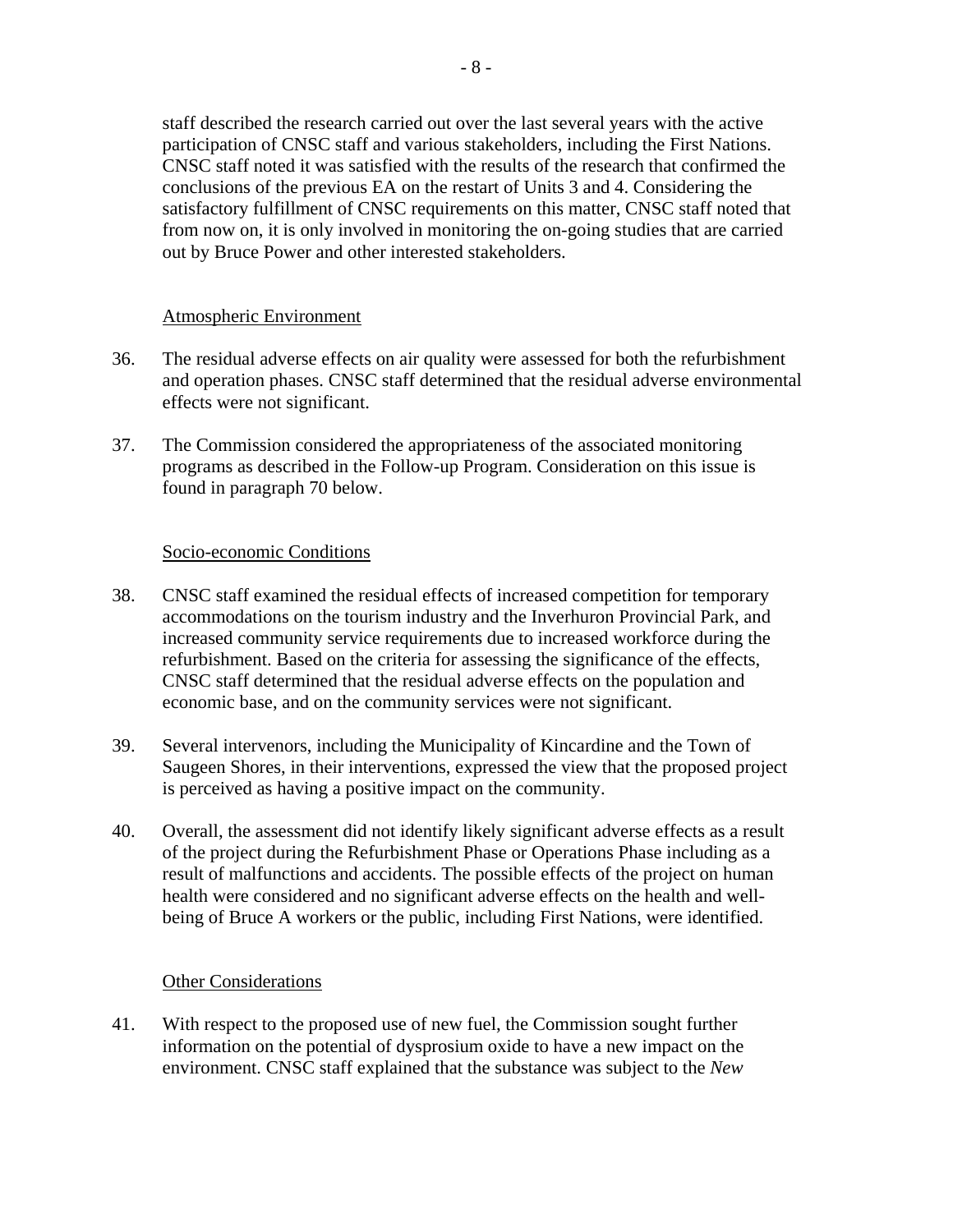*Substances Notification Regulations*<sup>10</sup> under the *Canadian Environmental Protection*   $Act<sup>11</sup>$  (CEPA). Therefore before approval could be given for the import of this substance into Canada, an assessment was carried out jointly by Environment Canada and Health Canada to look at all aspects of dysprosium oxide for its proposed use. The substance has since been approved for use in Canada.

- 42. CNSC staff concluded that the New Fuel Project is not likely to result in significant adverse effects likely to be caused by the project under normal operations or under malfunctions and accidents.
- 43. Considering the potential operation of additional NGS units in the proposed time period, the Commission enquired as to the impact on the releases of tritium. In the course of assessing the impacts on human health from different pathways such as water and air, CNSC staff stated that the concentrations of tritium are not expected to change considering that the operational conditions would essentially remain the same. Furthermore, CNSC staff noted that the overall tritium releases have always been a small fraction of the derived release limits and public dose limit of 1 millisievert at the Bruce A NGS.
- 44. With respect to the possible impacts that additional activities associated with the project may have on the health and safety of workers, the Commission sought further information on possible staffing issues at the Bruce NGS. Bruce Power discussed the current situation with respect to human ressources issues and expressed the view that although there are challenges in this area for the industry in general, safety would not be compromised in any way. The Commission notes that staffing issues, including relevant training for new employees and contractors, would be the subject of further discussions at a licensing hearing to consider the proposed project.

#### *Malfunctions and Accidents*

- 45. With respect to the residual adverse effects on the environment of malfunctions and accidents, CNSC staff noted that one conventional accident and one nuclear accident identified for the operations phase were further assessed for the significance of their effects.
- 46. In this respect, CNSC staff examined the effect of radiation exposure to members of the public as a result of airborne release from a severe nuclear accident, effect of radiation exposure to terrestrial biota as a result of airborne releases from a severe nuclear accident, and effect of tritium concentration in drinking water due to an accidental release of moderator-heavy water during the operations phase.
- 47. CNSC staff concluded that, considering the mitigation measures, the residual adverse effects on human health and non-human biota were not significant. The Commission

 $\overline{a}$ 

 $^{10}$  S.O.R./94-260.

 $11$  S.C. 1999, c. 33.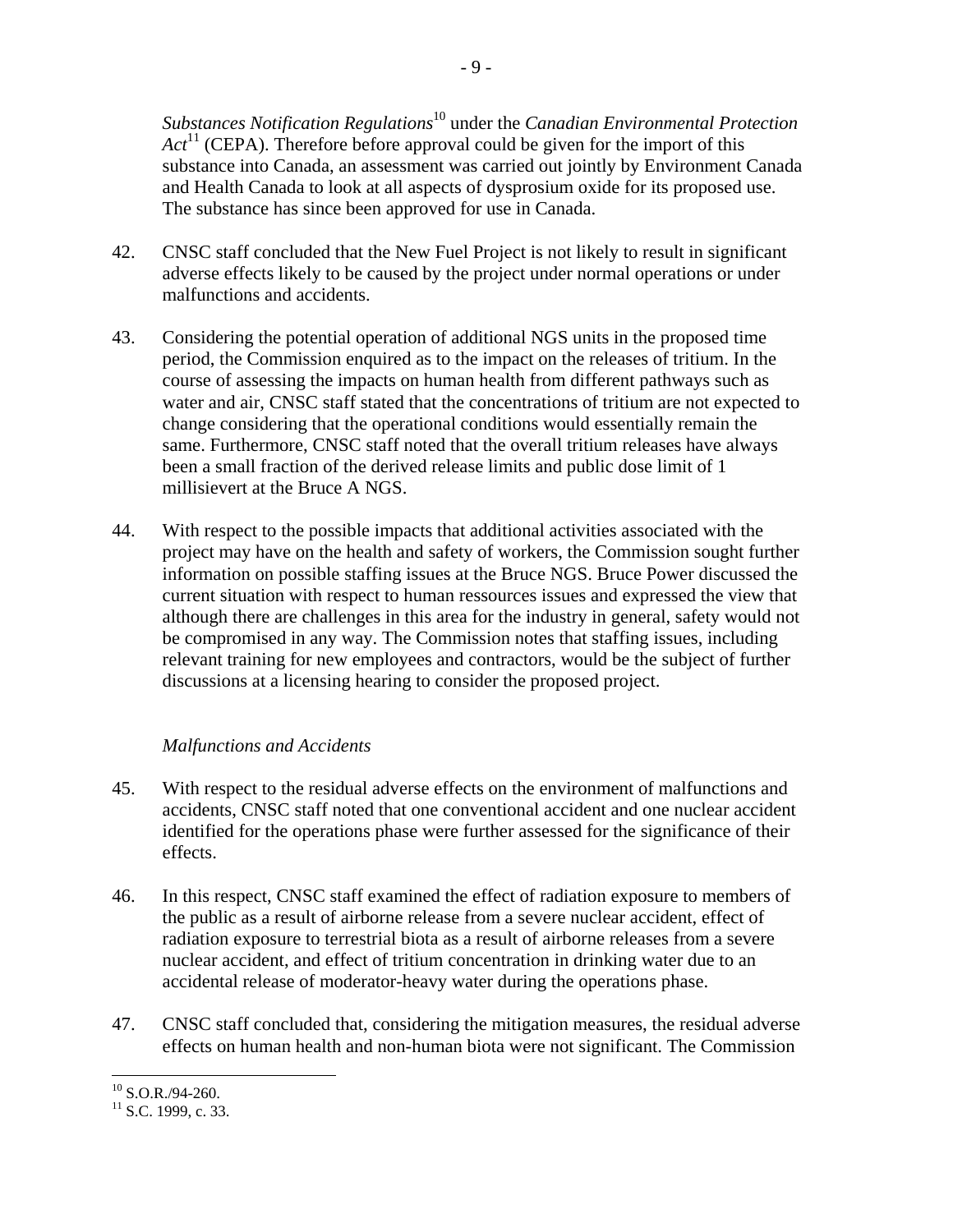considered CNSC staff's descriptions of each of the likely adverse effects from the potentially severe nuclear accidents and the results of the assessment of these effects.

- 48. In conclusion, CNSC staff stated that overall the assessment did not identify likely significant adverse effects as a result of the project during the Refurbishment Phase or Operations Phase including as a result of malfunctions and accidents. The possible effects of the project on human health were considered and no significant adverse effects on the health and well-being of Bruce A workers or the public, including First Nations, were identified.
- 49. Based on its review of the Screening Report and the above-noted information and considerations, the Commission concludes that the proposed project, taking into account the identified mitigation measures, is not likely to cause significant adverse environmental effects.

#### **Effects of the Environment on the Project**

- 50. In addition to a consideration of how the project could adversely impact on the environment, the CEAA requires that the assessment include an examination of how the environment itself could adversely impact on the project.
- 51. In this regard, CNSC staff reported that the EA examined the potential interactions between the potential natural hazards and the proposed project, the effects of these interactions, the mitigation measures available, and the significance of any likely residual adverse environmental effects. The physical and biological hazards included flooding, lake ice and frazil ice, severe weather, seismic events, zebra mussels, aquatic plants and fish.
- 52. CNSC staff found that the identified effects of the environment were not likely to result in residual adverse effects, taking into consideration the existing mitigation measures. Therefore no effects were further assessed for their significance.
- 53. Based on information received, the Commission concludes that the environment is not likely to cause significant adverse effects on the project.

#### **Effects on Renewable and Non-Renewable Resources**

54. With respect to the adverse effects of the proposed project on the sustainability of renewable resources, CNSC staff examined surface water resources, aquatic environment and terrestrial environment as components of potential renewable resources that may be affected by the proposed project. CNSC staff reported that, since there were no adverse effects identified for these components, it is unlikely there would be any significant adverse effects on the sustainability of renewable resources.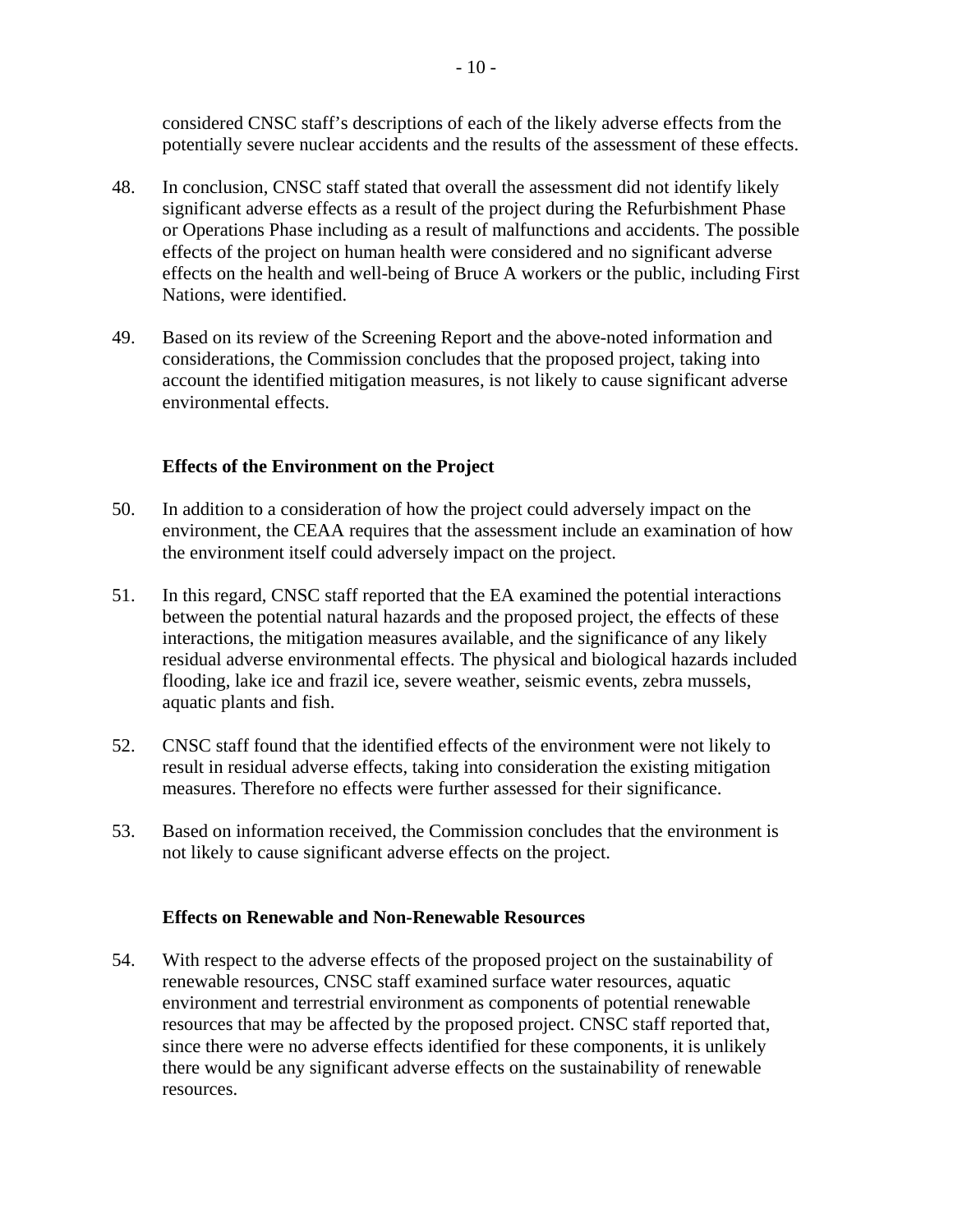- 55. CNSC staff examined the non-renewable resources that would be used for the proposed project, which include the fuel used in the reactors and other material used to operate and maintain various plant systems. Based on the quantities of these resources to be used, CNSC staff concluded that it is unlikely that there will be any significant adverse effects on the sustainability of non-renewable resources.
- 56. Based on the information received, the Commission concludes that the project is not likely to cause significant adverse effects on the sustainability of renewable and nonrenewable resources.

#### **Cumulative Effects of the Project**

- 57. With respect to the requirement to examine cumulative effects, CNSC staff identified 23 past, existing, planned and foreseeable projects that overlap in type of effect, time and space.
- 58. CNSC staff concluded that, with the identified mitigation, no likely significant adverse cumulative effects were identified for radiation and radioactivity. CNSC staff also concluded that four residual adverse cumulative effects for the aquatic environment, the atmospheric environment and the socio-economic conditions were determined not to be significant.
- 59. In its intervention, the Waterloo, Wellington, Dufferin & Grey Building & Construction Trades Council, expressed its satisfaction with the proposed mitigation measures.
- 60. Based on the information received, the Commission concludes that the project is not likely to contribute to significant adverse cumulative effects on the environment.

#### **Follow-up Program**

- 61. The CNSC staff noted that the objectives of the Follow-Up Program are to assist in determining if the environmental and cumulative effects of the project are as predicted, to confirm that the mitigation measures are implemented and effective, and to determine if any new mitigation measures may be required. The activities to be included in a Follow-up Program are considered to be in addition to routine activities already conducted by Bruce Power.
- 62. CNSC staff noted that if the Commission was to approve the proposed project at a future licensing hearing, Bruce Power's design of the final scope and details of the program would involve consultation with other stakeholders as appropriate. CNSC staff further noted that the Follow-up Program would be implemented in CNSC licensing and compliance programs and would incorporate current Bruce A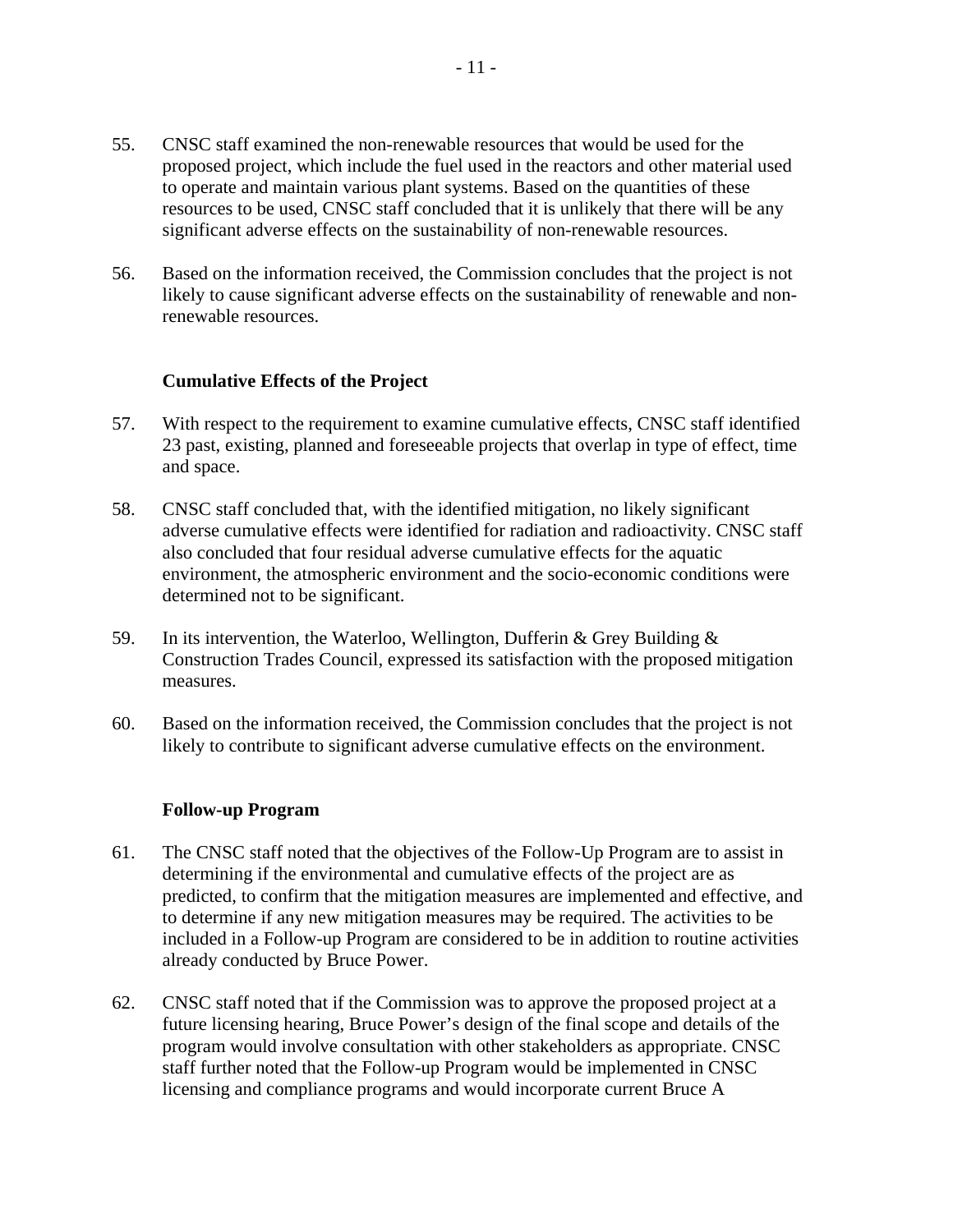monitoring programs and other environmental studies as appropriate.

- 63. CNSC staff provided the preliminary elements for the following components and effects:
	- radiation and radioactivity for workers, public, aquatic biota, groundwater;
	- surface water resources for lake water quality;
	- aquatic environment for aquatic biota and habitat;
	- atmospheric environment for air quality;
	- geology, hydrogeology and seismicity for groundwater quality;
	- terrestrial environment for wildlife communities and species; and
	- socio-economic condition for population and economic base, and for residents and communities.
- 64. CNSC staff described the monitoring programs and analysis, including the location, duration and frequency of the monitoring, that would be required to assess the impact on the environmental components. CNSC staff included the objectives or status of each preliminary element such as to confirm the effectiveness of the implemented and proposed mitigation measures as well as any assumptions and predicted effects made in the EA.
- 65. Inter-Tribal Fisheries and Assessment Program, in its intervention, attested to Bruce Power's involvement in the long-term study of whitefish to effectively manage the population. The intervenor further noted that Bruce Power's assessment of the Bruce NGS's impact on aquatic community of Lake Huron will advance understanding of ecology of the lake.
- 66. The Commission sought further information with regard to the monitoring of hydrazine and morpholine. CNSC staff responded that Bruce Power would monitor both chemicals during certain situations to ensure that the concentrations do not exceed those that have been predicted and are expected under normal operations.
- 67. Considering that Bruce Power's proposed project is to operate the Bruce A NGS up until the year 2043, the Commission questioned whether the proposed monitoring programs are going to be sufficient to establish whether the additional thermal loading is going to have an effect on whitefish when combined with the possibility of climate change over that period. CNSC staff stated that a detailed Follow-up Program to assess the effects of thermal loading would be included in its recommendations in the context of a licensing hearing on the proposed project. With respect to the modelling of the effects of climate change, CNSC staff noted that Environment Canada, as the expert federal authority, did not indicate that the EA was deficient in any way on this matter.
- 68. The Commission expressed general concern with respect to the adequacy of the proposed duration or frequency of the monitoring programs described in the Screening Report. Bruce Power and CNSC staff explained the objectives of the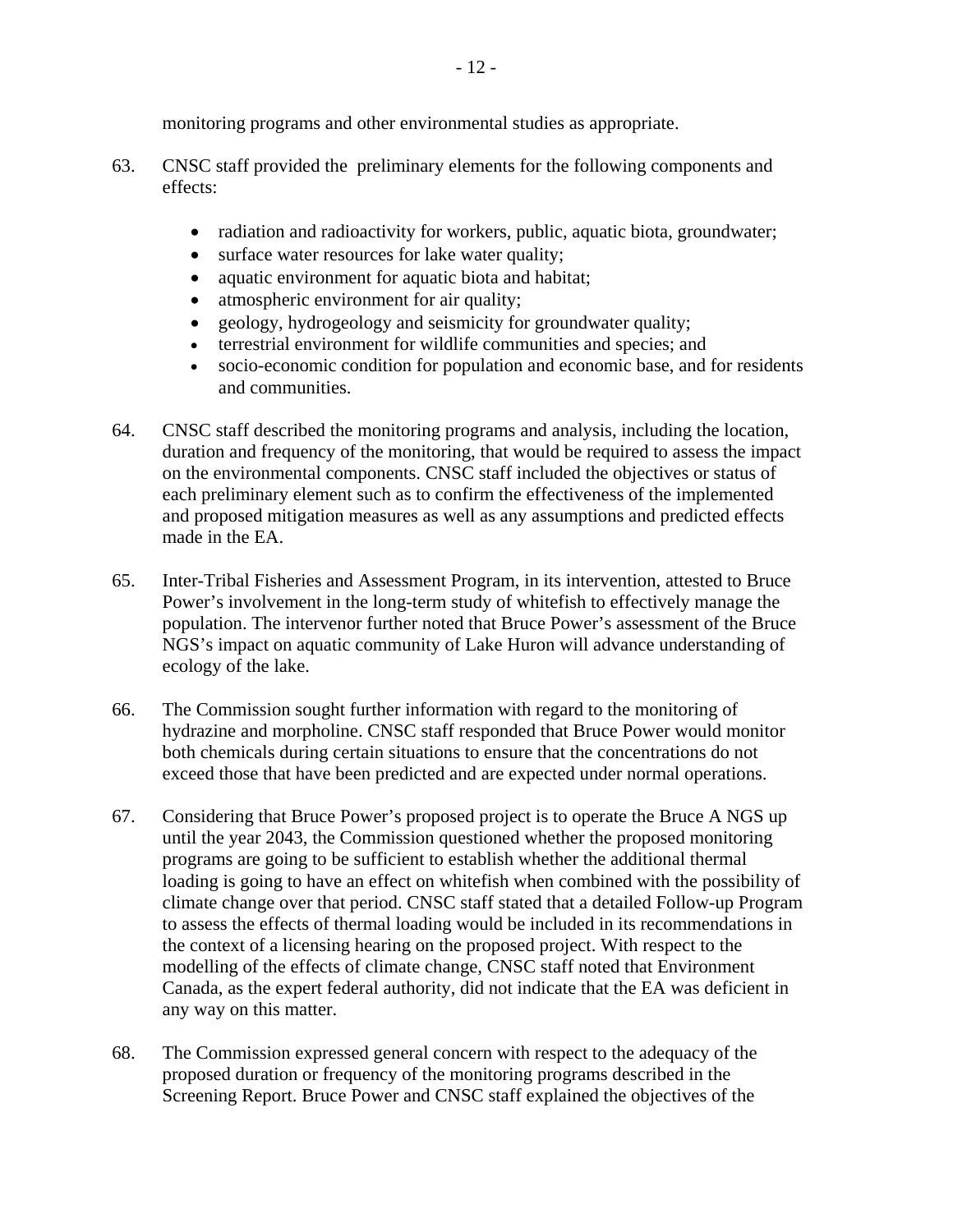proposed monitoring programs and indicated that, at this stage in the planning and consideration of the proposed project, the programs were adequate. CNSC staff took note of the Commission's comments so that in future Screening Reports, preliminary elements of a follow-up program can be more adequately described in the context of an EA.

69. The Commission is satisfied that the CNSC licensing and compliance program responsible for ensuring the final design and implementation of the Follow-Up Program will be adequate to verify and, if necessary, identify where additional mitigation measures may be required.

#### **Conclusions on the Likelihood and Significance of Adverse Environmental Effects**

- 70. Based on the considerations and reasons noted above, the Commission agrees with CNSC staff's conclusion in the Screening Report that the proposed project is not likely to cause significant adverse environmental effects, taking into account the identified mitigation measures.
- 71. The Commission is also satisfied that there is no significant uncertainty associated with the assessment of the effects, taking into account the identified mitigation measures.
- 72. Furthermore, the Commission is satisfied that the CNSC licensing and compliance program responsible for ensuring the final design and implementation of the followup and monitoring program and reporting the program results will be adequate for verifying and, if necessary, identifying where additional mitigation measures may be required during the project implementation.
- 73. The Commission decides that it will not refer the project to the Minister of the Environment, pursuant to subparagraphs  $20(1)(c)(i)$  and  $20(1)(c)(ii)$ , for her referral to a mediator or panel review.

#### **(3) Nature and Level of Public Concern**

- 74. With respect to public concern as a factor in its consideration of whether to refer the project to the federal Minister of the Environment for a review panel or mediator, the Commission first examined whether the public had sufficient opportunity to become informed about the project and the EA, and express their views on it.
- 75. As noted in paragraph 27 above, the Commission is satisfied that Bruce Power and CNSC staff consulted appropriately with the public and other interested stakeholders. The Commission is therefore satisfied that the public had adequate opportunity to become informed about the project and express any concerns.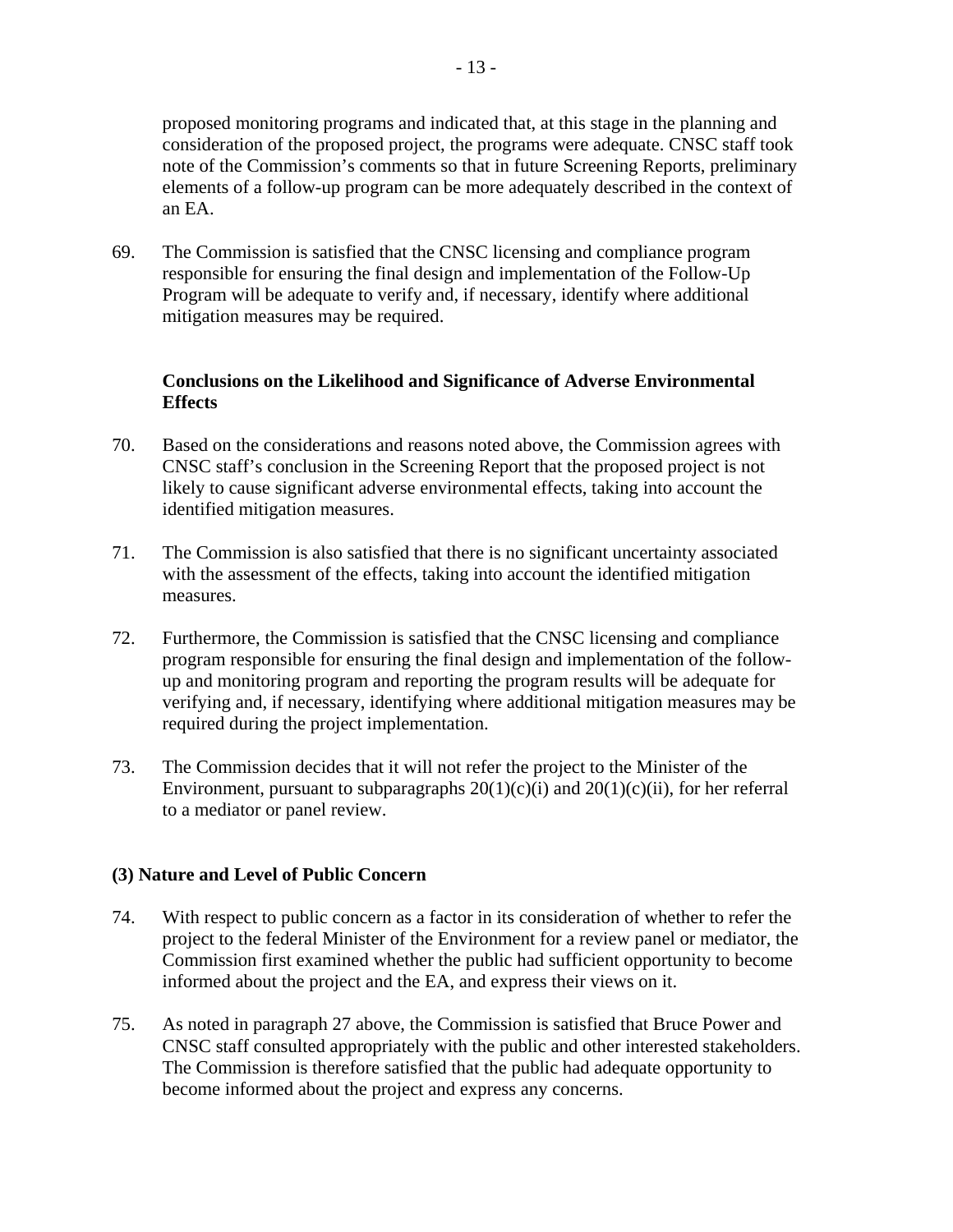- 76. CNSC staff reported that comments were received from Health Canada and 10 stakeholders on the draft Screening Report. With respect to the nature of the comments received, CNSC staff noted the following concerns:
	- request to raise the project to a Comprehensive Study;
	- expansion of the assessment study boundaries;
	- nuclear waste and used fuel management;
	- security and sabotage;
	- alternative methods of electricity generation and related energy policy concerns;
	- discussion of the Ontario Power Grid; and
	- preparatory work done by Bruce Power.
- 77. Several intervenors, including representatives of area municipalities and workers' unions, expressed their support of the screening EA process and its conclusions.
- 78. CNSC staff expressed the view that no concerns were raised that would justify the consideration to refer the project to the federal Minister of the Environment. CNSC staff noted that it addressed the concerns raised and had considered every comment when finalizing the Screening Report.
- 79. The Commission took into consideration the Screening Report, including the records of public comments it contained and the further comments of the intervenors at this hearing. In conclusion, the Commission is satisfied that the concerns were adequately addressed in the completion of the Screening Report. The Commission is also satisfied that the relevant issues can be addressed in the follow-up program and future consideration of the licence application.
- 80. The Commission therefore decides not to refer the project to the Minister of the Environment for referral to a review panel or mediator, pursuant to subparagraph  $20(1)(c)(iii)$  of the CEAA.

#### **Conclusion**

- 81. The Commission has considered the information and submissions of the proponent and the Canadian Nuclear Safety Commission staff as presented in the material available for reference on the record for the hearing.
- 82. The Commission concludes that the Environmental Assessment Screening Report appended to CMD 06-H12, and as corrected in CMD 06-H12.A, is complete and meets all of the applicable requirements of the *Canadian Environmental Assessment Act*.
- 83. The Commission decides not to refer the project to the Minister of the Environment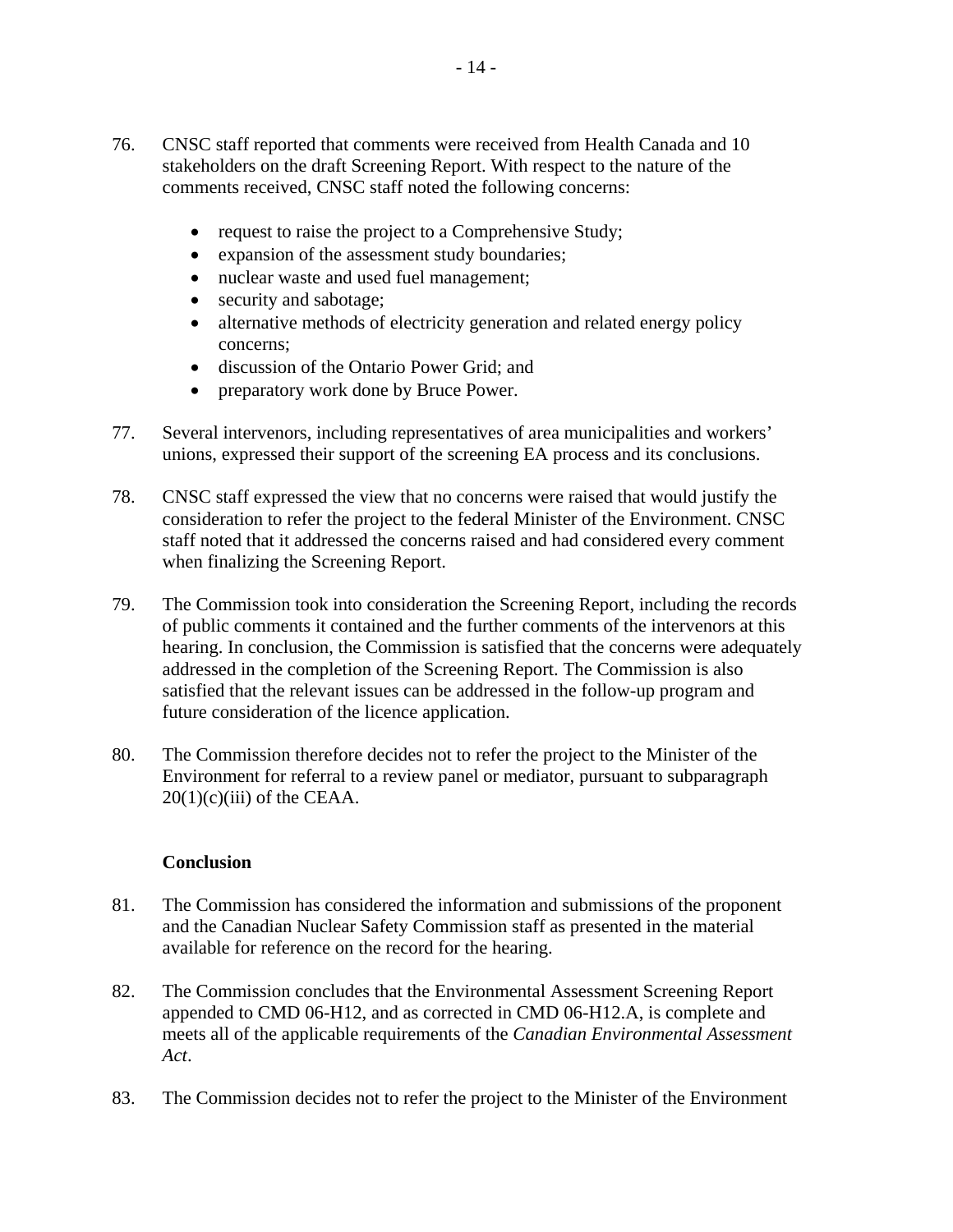for referral to a federal Environmental Assessment review panel or mediator. Furthermore, the Commission concludes the project, taking into account the mitigation measures identified in the Screening Report, is not likely to cause significant adverse environmental effects.

84. Therefore, the Commission, pursuant to paragraph 20(1)(a) of the *Canadian Environmental Assessment Act*, decides to proceed with the consideration of a licence application under the *Nuclear Safety and Control Act* which, if approved, would allow the project to proceed.

Marc A. Leblanc Secretary, Canadian Nuclear Safety Commission

Date of decision: May 19, 2006 Date of release of Reasons for Decision: July 5, 2006